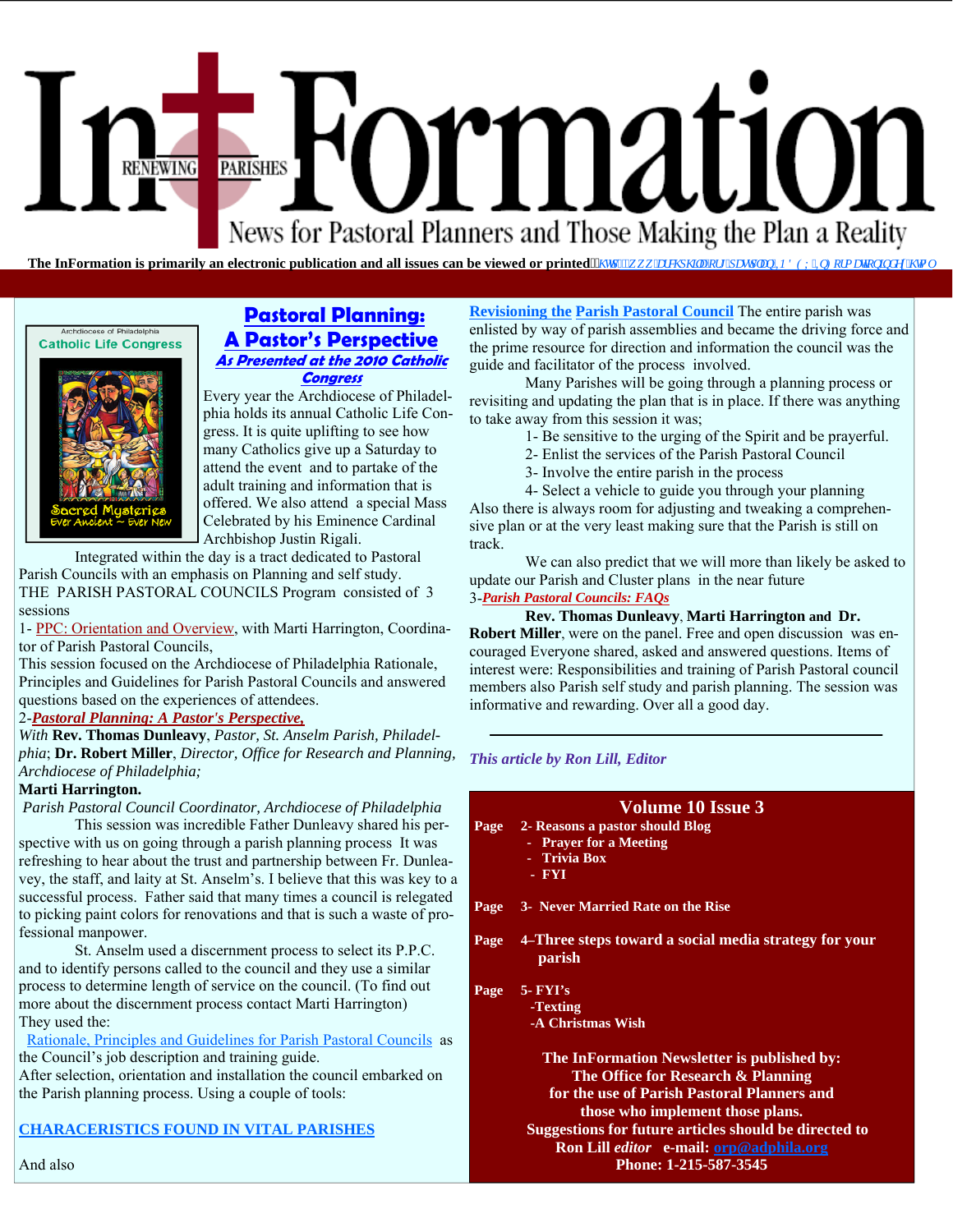### Prayer for a Meeting



*Reflection:* 

**A task that is easy, a burden that is light.** 

*Prayer:* 

**Lord Jesus Christ,** 

**You have given your followers An example of gentleness and humility, Accept the prayers and work of this meeting, and give us the grace that will strengthen us to render more faithful service to you, who lives and reigns forever and ever. Amen** 

### **5 Reasons a Pastor should Blog**

In his letter on ministry in a digital world, Pope Benedict XVI encouraged priests to use digital media:

Priests are thus challenged to proclaim the Gospel by employing the latest generation of audiovisual resources (images, videos, animated features, blogs, Web sites) which, alongside traditional means, can open up broad new vistas for dialogue, evangelization, and catechesis. Here are five reasons the pope gives for being active in social media:

- 1. Make God present in today's world
- 2. Present the church's wisdom
- 3. Offer new forms of encountering Christ
- 4. Help people grow in expectation and hope
- 5. Help people draw near to the word of God

The Philadelphia Archdiocesan Office for Research and Planning is among the 8% of online Americans on Twitter. Get all our latest research and numbers by following http://twitter.com/PhillyCatholic

### 7.28.2010

The Latino Digital Divide: The Native Born Lead the Foreign Born

Native-born Latinos are more likely than their foreign-born counterparts to go online and to use cell phones, according to a new report from the Pew Hispanic Center. A second new Center report finds that among Latinos ages 16 to 25, the native born are more likely than the foreign born to use mobile technology to communicate daily with their friends.



## **Trivia Box**

<u>. . . . . . . . .</u>

**What are the Parishes in the Archdiocese of Philadelphia doing to combat hunger?** 

#### (see answer on page 5) -----------



-------------------------

 *You can print as many copies as you need. But remember to save the trees!* 

### **Has your parish or Cluster entered into a Planning Process?**

**Do you need a professional Facilitator? The office of Research and Planning maintains a list of trained and experienced Resource people.** 

**Contact us at:** *The Archdiocese of Philadelphia 222 n. 17th Street Rm.216 Phila. Pa 19103* 

**Phone** *215-587-3545* **E-mail orp@adphila.org**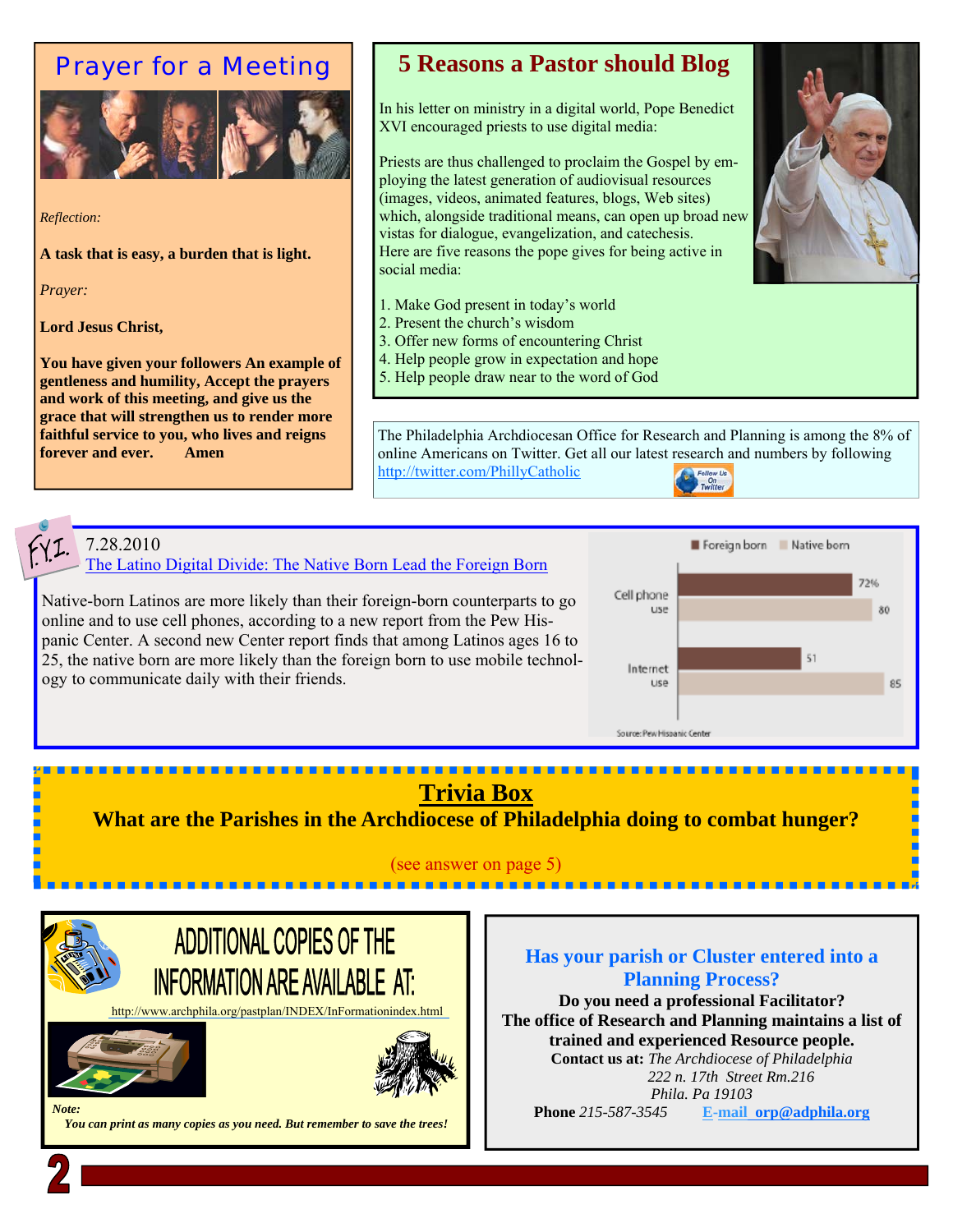# **Never Married rate on the rise in the U.S.**



#### **In U.S., Proportion Married at Lowest Recorded Levels**

 (September 2010) Marriage rates have dropped precipitously among young adults ages 25 to 34 during the past decade and the decline has accelerated since the onset of the recession, according to Pew Research Center's analysis of new data from the U.S. Census Bureau's 2009 American Community Survey (ACS) and 2010 Current Population Survey (CPS). The data suggest that more young couples are delaying marriage or foregoing matrimony altogether.

Between 2000 and 2009, the share of young adults ages 25 to 34 who are married dropped 10 percentage points, from 55 percent to 45 percent, according to ACS data.<sup>1</sup> During the same period, the percentage who have never been married increased sharply, from

34 percent to 46 percent. In a dramatic reversal, the proportion of young adults in the United States who have never been married now exceeds those who are married.

According to the Office for Research & Planning in the Archdiocese of Philadelphia the number of Marriages witnessed by a priest went from 6,054 in 2000 to 4,010 in 2009 a drop of 33%.

#### **Marital Status Among Young Adults Ages 25-34 (Percent)**

|               | 2000 | 2006 | 2007 | 2008 | 2009 |
|---------------|------|------|------|------|------|
| Married       | 55.1 | 48.9 | 48.2 | 46.9 | 44.9 |
| Never Married | 34.5 | 41.4 | 42.6 | 43.9 | 46.3 |

#### **Source:** *U.S. Census Bureau, 2000 Census and American Community Survey.*

Among the total population ages 18 and older, the proportion married dropped from 57 percent in 2000 to 52 percent in 2009. This is the lowest percentage recorded since information on marital status was first collected by the U.S. Census Bureau more than 100 years ago.

#### **A Growing Marriage Gap**

Results from the Census Bureau's CPS, released in September 2010, show that the decline in marriage rates continued in 2010. Marriage rates have dropped among all major racial/ethnic groups and for both men and women. However, there are substantial differences in marriage trends by level of education. CPS data show that those with only a high school diploma (or less) have experienced a steep decline in marriage during the past decade. In contrast, marriage rates have held fairly steady for those with at least a bachelor's degree.

Between 2000 and 2010, the proportion of young adults who are married dropped 10 percentage points (to 44 percent) for those with a high school diploma or less. For those with at least a bachelor's degree, the percent married dropped only 4 percentage points, to 52 percent. This divergence in trends has led to a growing "marriage gap" between those at different ends of the educational scale.

The marriage gap used to be reversed. Prior to the 1990s, marriage rates among those with a high school diploma or less were higher than those with a fouryear college education. The college-educated were more likely to postpone marriage compared with those in less-educated groups. Marriage rates today look very different, with higher proportions of young, highly educated adults entering formal unions, and a sharp drop among those with less education.

#### **Reasons for the Decline in Marriage**

Marriage used to be a near-universal phenomenon in the United States. Estimates from the mid-1960s show marriage levels of 80 percent or more among young adults ages 25 to 34. Starting in the 1970s, several factors contributed to a steady decline in marriage, including rising divorce rates, an increase in women's educational attainment and labor force participation, and a rise in cohabitation as an alternative or precursor to marriage. Although marriage rates have dropped among young adults, it is important to note that most young adults will go on to marry later in life. The probability of an adult getting married at some point during their lifetime is still nearly 90 percent.7

Another factor contributing to the decline in marriage rates, especially for less educated groups, is the rise in women's earnings relative to men. Family demographers point out that as women's wages have increased, fewer women rely on a spouse or partner to provide a weekly paycheck. Women now outnumber men in U.S. colleges, and a recent report by the Pew Research Center showed that there is a rapidly growing number of women who out earn their husbands.<sup>8</sup> Demographer Andrew Cherlin argues that women's higher earning capacity, and the declining economic prospects of young men without a college degree, are key factors contributing to the decline in marriage in recent years.

#### **Implications**

These trends are significant because marriage is associated with many benefits for families and individuals, including higher income, better health, and longer life expectancy. One reason for these benefits may be that people with higher potential earnings and better health are "selected" into marriage, resulting in better outcomes for married couples. However, most researchers agree that marriage also has an independent, positive effect on well-being. Therefore, the recent decline in marriage may contribute to worse outcomes for less educated individuals, beyond those resulting from the recent recession. The decline in marriage may also affect conditions for the younger generation, because of the growing number of children born to unmarried parents. In 2008, nonmarital births accounted for 41 percent of all births in the United States. Although roughly half of these no marital births are to cohabiting couples, these unions tend to be less stable and have fewer economic resources compared with married couples.<sup>12</sup> Therefore, declining marriage rates put more children at risk of growing up poor, which can have lasting consequences for their health and future economic prospects. Parishes can help by making all of this information available to their young adult members and their parents and continuing to support young couples as they choose marriage as their vocation.

#### **Article adapted by Dr. Robert Miller,**

**Director of Research & Planning, Archdiocese of Philadelphia** 

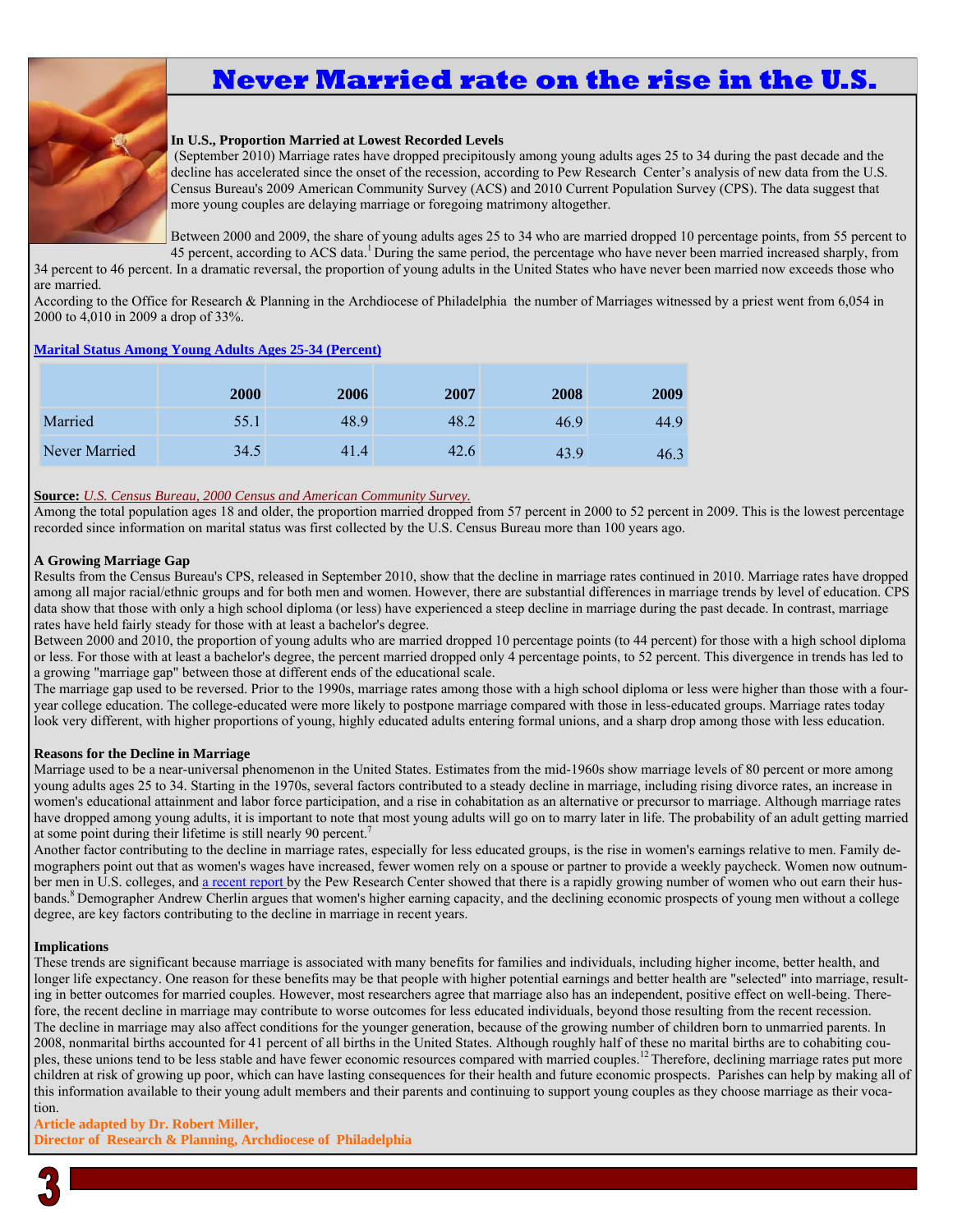**Three steps toward a social media strategy for your parish** 

A few years ago, it would have been considered "cutting edge" for a parish to be using social media, but now everyone is doing it. So the question isn't should parishes be using social media, but how can they use it with intentionality to support their ministry goals. Before a minister or parish committee member even sets up a Twitter account, Facebook page, or blog for the parish, they need to discern what it is they are trying to accomplish with these new media tools.

In "The Priest and Pastoral Ministry in a Digital World: New Media at the Service of the Word," Pope Benedict XVI outlined the importance of social media and the need for priests and lay people to adapt to this cultural shift. Using excerpts from the pope's letter as a framework, this article lays out three basic steps for creating a social media strategy for a parish or ministry organization:

- Define your goals
- Meet your audience
- Build your content

#### **1. Define your goals**

*"God's loving care for all people in Christ must be expressed in the digital world not simply as an artifact from the past, or a learned theory, but as something concrete, present, and engaging."*

Before you start using social media tools, decide how you will use them to achieve the goals of your church. Use a screenwriter's process as your model. Screenwriters do not blindly start writing, hoping to stumble across a satisfying conclusion. Rather, they plan out the movie and know how it will end before they start writing. If they know how they want the viewer to react at the end of the movie, they can write to accomplish that goal.

You can use that strategy for any kind of ministry planning. Define your goal. Who is your audience? What do you want to tell them? What do you want them to experience?

#### **2. Meet and greet your audience**

*"New communication technologies…can introduce people to the life of the Church and help our contemporaries to discover the face of Christ."*

Your parish probably already has a Web site. That's fine, but keep in mind that the people you want to reach will not necessarily be logging on at your parish site. It's up to you to be adaptable, says a youth minister from St. Louis. "We need to meet our

target audience at baseball games and parties and picnics in addition to having them come to church buildings," says Paul Masek, director of the REAP Team, a youth outreach ministry of the Archdiocese of St. Louis. "We need to be silly and play games with young people if we are to engage their attention so they will listen to us preach."

Remember, the magic of social media is not in the technology. It is about the interaction that users have with each other in the digital space. Interaction is crucial. If you were at your parish donut social and only talked about yourself or events you are promoting, people wouldn't want to talk to you anymore. The same is true online. You must build relationships and be interested in the people around you, both in real life and the digital realm.

Be intentional and authentic in everything you do.

#### **3. Think about your content**

*"As new technologies create deeper forms of relationship across greater distances, they are called to respond pastorally by putting the media ever more effectively at the service of the Word."*

One of the biggest criticisms of online media is that much of it is just "noise." Unfortunately, this can often be the case. But since this is where our audience spends their time, we are called to meet them there. Learn more about the different social media sites so you can use them strategically and with purpose.

Design your own YouTube channel to post videos of your parish event. Create your own Facebook fan page for your parish to create a common space to interact with your audience. Learn to use the tools of social media to keep your audience connected, involved, and engaged in what you are doing, and never water down the message of the Gospel. "Just because we are using new methods doesn't mean that we have to alter the message," says Ryan O'Hara, mission director with St. Paul's Outreach in St. Paul, Minnesota. "In fact, we must be all the more clear, thoughtful, and intentional about the content we develop. If we don't give them something worth sinking their teeth into, we have little hope of ever seeing them again because there are millions of other 'messages' vying for their attention right around the next corner."

#### *Social media is just a tool*

Finally, don't let social media consume your time and become overwhelming. Rather, use it to increase the quality of your interaction with your audience even when you can't do it face-toface. You might only see many of your parishioners once a week, but social media can help you stay connected with them for the other days and make them feel like a part of your community.

*By: Jon Givens Jon Givens lives in St. Louis, Missouri. He is an active blogger for the Catholic ministry website vitaminc.surefireorange.com, and his Twitter handle is @jonsgivens.*